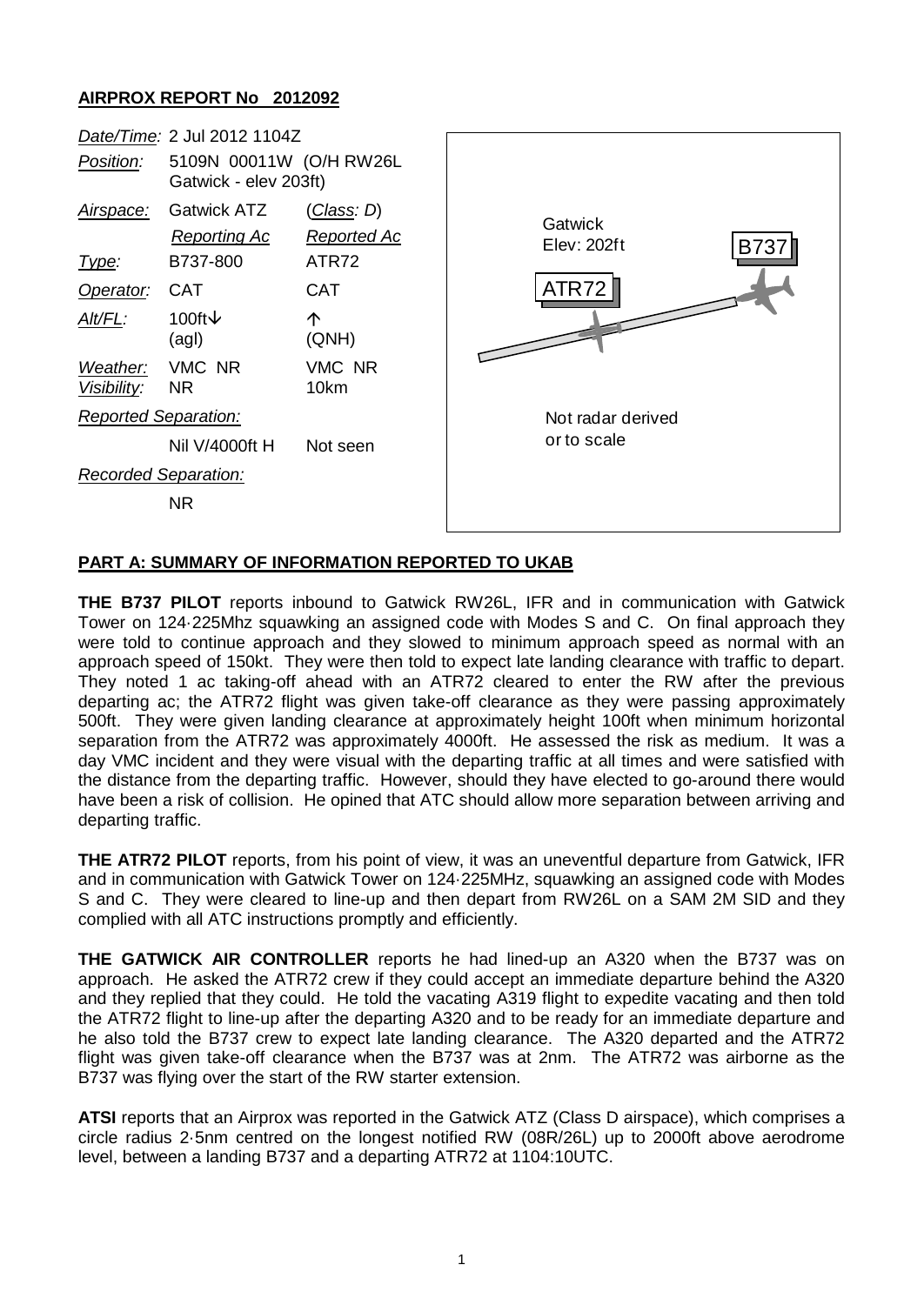The B737 was operating IFR from Palma de Mallorca to Gatwick and was in receipt of an Aerodrome Control Service from the Gatwick AIR controller on frequency 124·225MHz.

The ATR72 was operating IFR departing from Gatwick to Guernsey and was in receipt of an Aerodrome Control Service from the Gatwick AIR controller on frequency 124·225MHz.

CAA ATSI had access to recordings of RT from Gatwick Tower together with area radar recordings, and recordings from the Gatwick ATM and Air Surface Movement Guidance and Control System (ASMGCS). ATSI also had access to written reports from both pilots and the Gatwick AIR controller.

The Gatwick METARs were: EGKK 021050Z 19011KT 160V220 9999 SCT023 17/11 Q1016= and EGKK 021120Z 19011KT 150V220 9999 SCT021 17/11 Q1016=

RW26L was in use at Gatwick. There were 2 ac on final approach - an A319 followed by the B737 6nm behind. An A320 and the ATR72 were at the holding point for departure.

At 1101:20 UTC the Gatwick AIR controller gave the A320 flight a conditional line-up clearance on RW26L against the landing A319.

At 1101:30 the B737 flight checked in with Gatwick AIR at a range of 7nm from touchdown and was instructed to continue approach. The crew of the ATR72 was then asked if they could accept an immediate departure behind the A320, to which they replied that they could. The departing A320 flight was instructed to be ready immediate, which was acknowledged by the crew.

The ATSU advised that the controller initially judged that the 6nm gap between the landing A319 and the B737 was sufficient to allow the departure of both the A320 and the ATR72. The controller's plan was based on the expectation that the landing A319 would vacate at the Rapid Exit Taxiway at Echo. When the A319 landed it went past the turn off for Echo and although the controller instructed the crew of the A319 to expedite vacating, the gap that the controller had anticipated having was eroded by approximately 15sec as the A319 continued down the RW.

At 1102:30 the ATR72 crew was instructed to line up after the departing A320.

At 1102:50 the A320 flight was cleared for take-off. The B737 was at 4nm from touchdown and was instructed to expect a late landing clearance.

At 1103:30 the ATR72 flight was cleared for take-off. The B737 flight, which was at 2nm from touchdown descending through altitude 600ft, was instructed to continue approach and given a wind check.

CAP493, the Manual of Air Traffic Services Part 1, Section 2, Chapter 1, Paragraph 15.2.2 states:

'Unless specific procedures have been approved by the CAA, a landing aircraft shall not be permitted to cross the beginning of the runway on its final approach until a preceding aircraft, departing from the same runway, is airborne.'

The B737 crossed the beginning of the RW before the ATR72 became airborne at 1104:10. The B737 crew was given landing clearance just after it crossed the beginning of the RW, and landed safely.

[UKAB Note (1): The Unit report states that when the ATR72 became airborne separation was eroded to 1148m and this reduced to 940m when the B737 touched down, distances taken from the ASMGCS.]

The written report from the pilot of the B737 stated that it was day VMC and that the crew were visual with the departing ATR72 and satisfied with the distance from the departing traffic. The pilot of the B737 expressed concern that there was a risk of collision in the event of a go-around.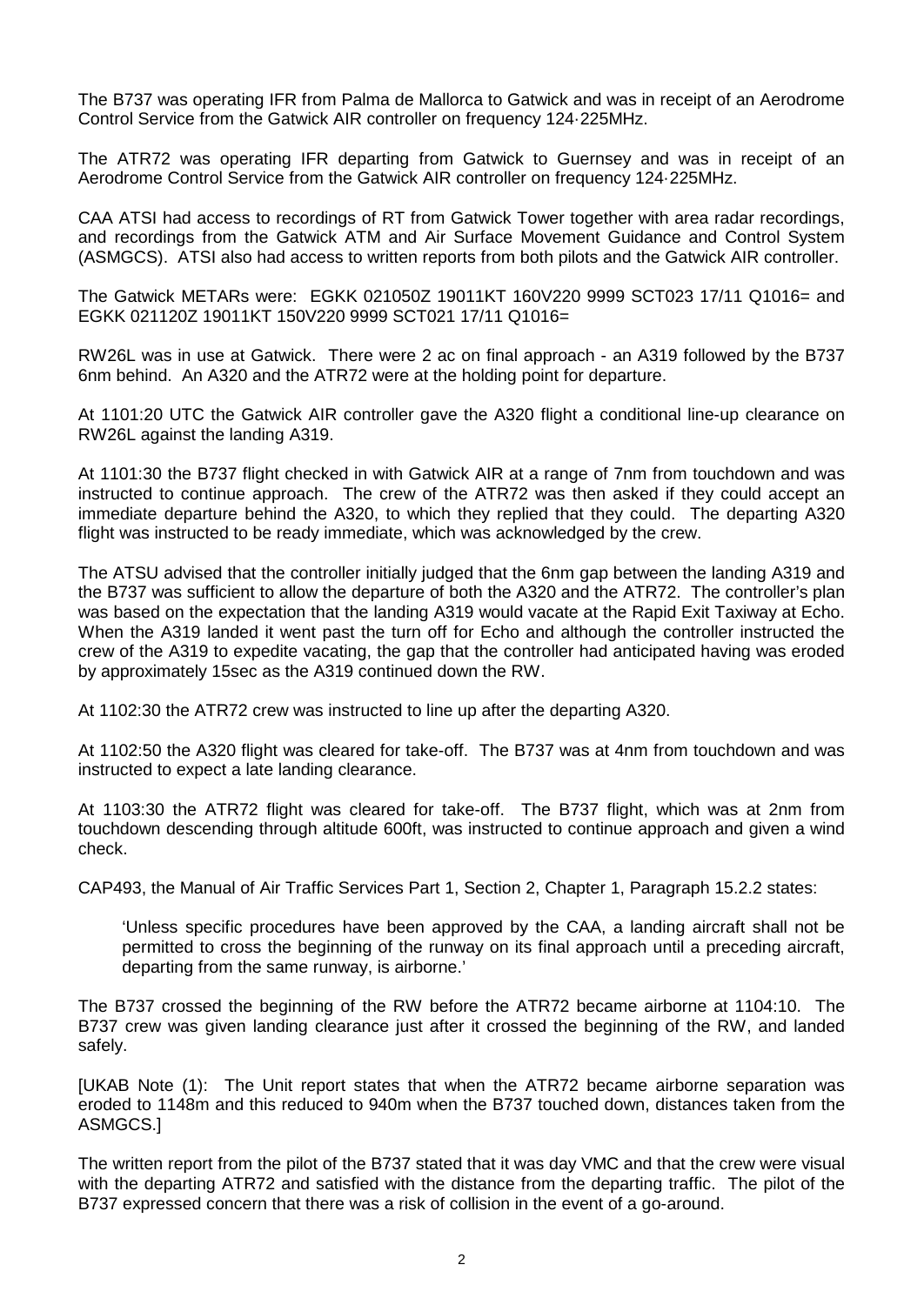The written report from the pilot of the ATR72 indicated that from their point of view it was an uneventful departure from London Gatwick.

The controller made the decision to depart the A320 and the ATR72 ahead of the B737. The controller was aware that the gap was always going to be quite tight to depart both the A320 and the ATR72 – both departing flights were told to be ready immediate and the landing B737 was instructed to expect a late landing clearance. Having formulated a plan the controller did not adjust the assessment of the gap when the A319 took longer than expected to vacate the RW.

Once the ATR72 had commenced its take-off roll the controller's options became limited to either:

a) continuing with the plan in the hope that the ATR72 became airborne in sufficient time to issue landing clearance to the B737, or

b) issuing go-around instructions to the B737 that would ensure a conflict as the B737 carried out a go-around on top of the ATR72.

The controller chose to continue with the initial plan and gave late landing clearance to the B737 after it crossed the beginning of the runway.

The pilot of a B737 that was landing at Gatwick became concerned about the potential for confliction with the departing ATR72 ahead had it become necessary for the B737 to conduct a go-around.

The controller did not reassess the gap available to depart the A320 and the ATR72 when the landing A319 took longer than expected to vacate the RW.

The remaining gap available to the AIR controller was insufficient to allow the A320 and the ATR72 to depart with appropriate spacing from the landing B737. As a result the B737 was given late landing clearance, after it had crossed the beginning of the RW.

## **PART B: SUMMARY OF THE BOARD'S DISCUSSIONS**

Information available included reports from the pilots of both ac, transcripts of the relevant RT frequencies, radar video recordings, reports from the air traffic controllers involved and reports from the appropriate ATC authorities.

A CAT pilot Member remarked that owing to the high-intensity single-RW operations in use at Gatwick, there was very little margin available when a situation doesn't go according to a plan. The option to go-around was always available to ATC and aircrew if they were not happy with the scenario - a not uncommon occurrence. The difficult part was to identify early in a dynamic scenario the situations where the margin would be likely to be eroded to the point that a go-around was necessary. The AIR controller had safety/separation criteria to meet, to ensure the landing B737 would be afforded adequate separation against the departing ATR72. Controller Members agreed that the AIR controller had persevered with his plan when he should have taken positive steps at an early stage to alter it when the landing A320 did not vacate the RW as anticipated and this had caused the Airprox. As soon as the A320 had passed the RET, AIR should have reassessed the plan to take into account the reduced gap available. His options were to have cancelled the line-up of the ATR72 to allow the B737 to land or to have sent the B737 around early with the RW occupied. For their part, the B737 crew was advised to expect a late landing clearance and a CAT pilot Member briefed the Board that this warning would prompt the crew to be prepared for a go-around. Since a late landing clearance is not an uncommon event, the B737 crew would not routinely have gone around on receipt of that warning. However, by continuing the approach any subsequent go-around would occur when the ac was closer to the RW and the departing ATR72, and the crew retained the responsibility to assess continually the unfolding situation and make their own decision to go-around if they judged it appropriate. In this occurrence the crew was clearly aware of the potential hazards